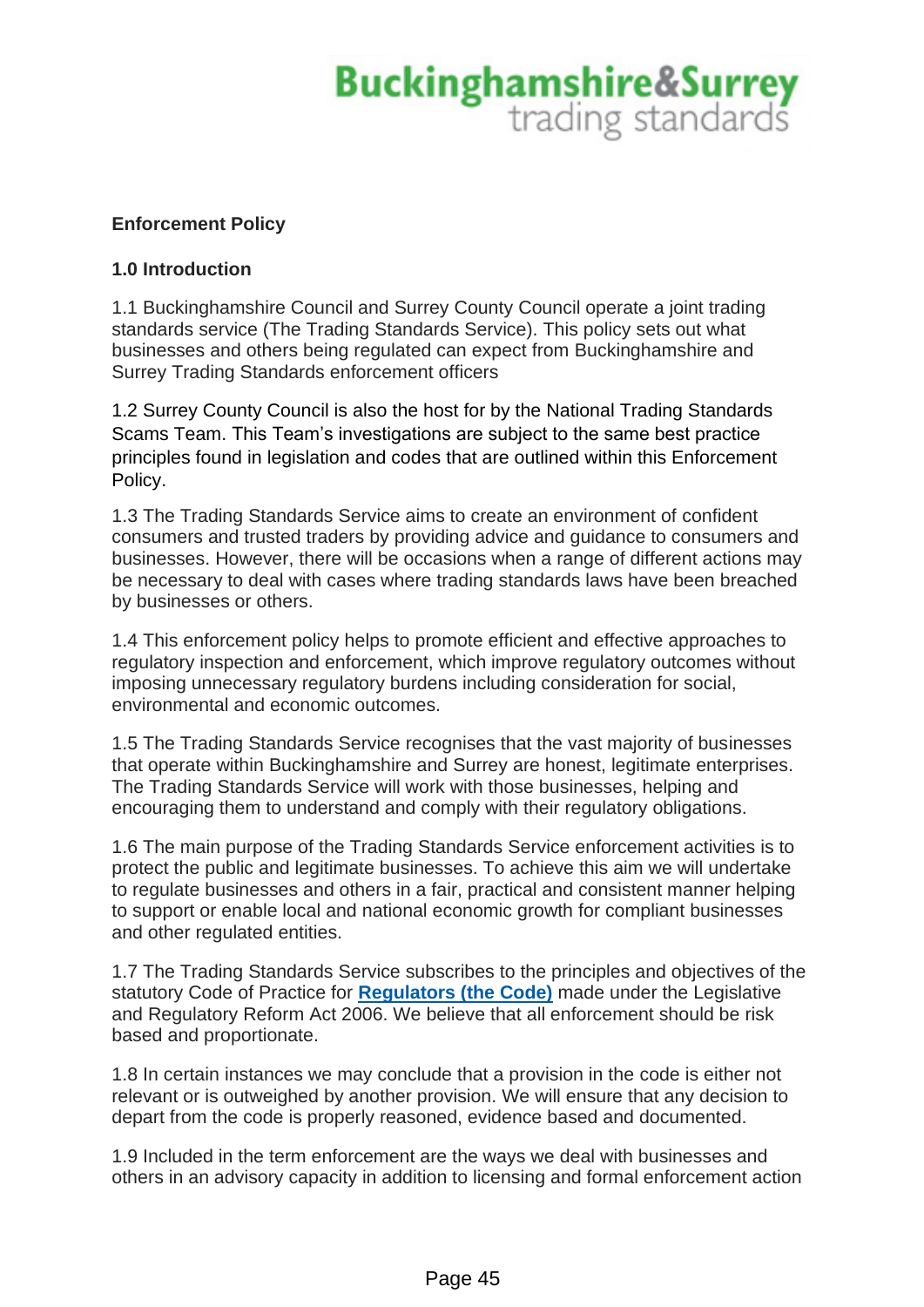1.10 The Trading Standards Service aims to apply the law in a proportionate and transparent manner and in all our choices of enforcement actions we will comply with the principles of the **[Regulators Code](https://www.gov.uk/government/publications/regulators-code)**.

## **2.0 Enforcement policy**

2.1 The Trading Standards Service has adopted the principles of the National Intelligence Model and operates an intelligence led approach to enforcement activities.

2.2 Following the National Trading Standards (NTS) Intelligence Operating Model (IOM) Service demand is managed through a tactical tasking process designed to target resources effectively and focus activity on those businesses who cause the greatest harm to consumers and legitimate business. Regular tasking meetings ensure a timely response to emerging issues and efficient monitoring of actions taken to deal with rogue traders and businesses causing the most consumer and business detriment.

2.3 Where an issue is identified and investigated, consideration will be given to the most appropriate and proportionate intervention for dealing with the case.

2.4 A range of sanctions will be considered according to the associated risk and seriousness and of the matter.

2.5 Options include:

- Securing an undertaking from the business that they will comply with their legal obligations.
- Commencing action in the civil courts under the Enterprise Act 2002 to seek an enforcement order.
- Issuing cautions and warnings.
- Prosecuting offenders in the criminal courts.
- Restraint, Confiscation and Forfeiture of assets under the Proceeds of Crime Act 2002
- Seizing goods, documents or other items that may be required as evidence, for testing or for other lawful purposes
- Issuing Suspension Notices, Improvement Notices or other such statutory documents.
- **Issuing of Penalty Charge Notices**
- Instituting a license review (e.g. alcohol and cigarette sales).
- Instituting a product recall
- Issuing financial penalties

2.6 The aim of any intervention is to:

• change the behaviour of the offender;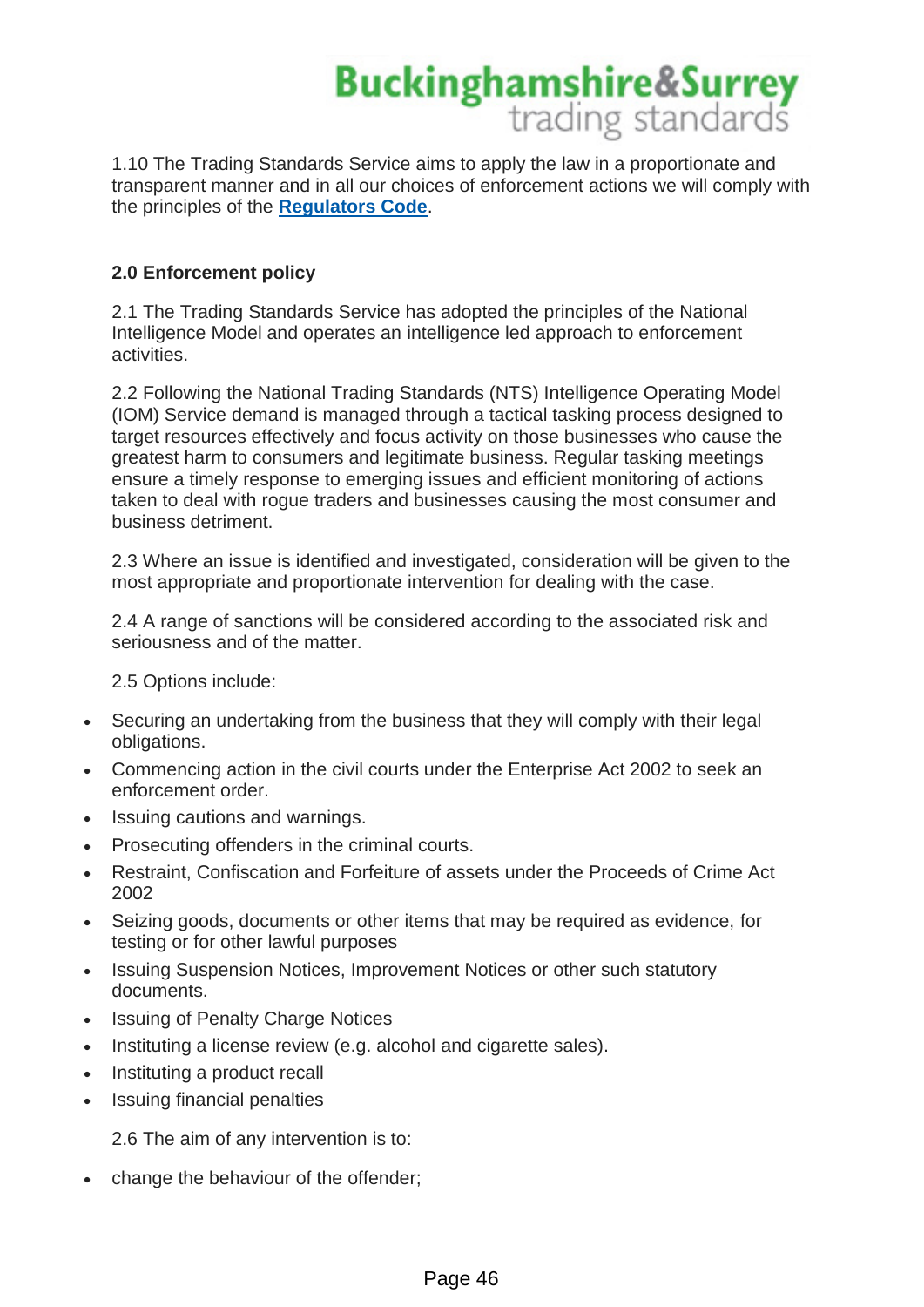- eliminate any financial gain or benefit from non-compliance;
- be responsive and consider what is appropriate for the particular offender and regulatory issues which can include punishment and the public stigma that could be associated with a criminal conviction;
- be proportionate to the nature of the offence and the harm caused;
- address the harm caused by regulatory non-compliance where appropriate; and
- to deter future non-compliance.

2.7 All enforcement activity undertaken under this policy will have regard to the Human Rights Act 1998 and the Equality Act 2010.

2.8 Consideration will be given to matters which aggravate or mitigate the seriousness of the case so that the most appropriate and proportionate method of disposal is chosen.

## **3.0 Aggravating factors**

Examples of aggravating factors that the Trading Standards Service will take into account include, but are not limited to, the following:

- The impact, or potential impact, of the offence is so serious that prosecution is the only suitable method for disposal.
- Whether the offence continued over a long period of time or involved a series of offences against the same or different victims.
- Degree of pre-planning.
- Age and/or vulnerability of the victim(s).
- Amount of gain for the offender or the amount of loss to the victim relative to the victim's status.
- Impact of the crime on the victim.
- Prevalence of the offence and its impact on the community.
- Where there is any evidence of the crime being motivated by hate (hate crimes) ie racial hatred.
- Any attempt by the offender to conceal his identity, whether directly or indirectly, such that the victim and/or investigating agencies, cannot easily identify or trace the person.
- Lack of remorse.
- The offender's antecedents including previous advice, warnings, cautions and convictions.
- There is evidence of significant and/or continuing consumer or public detriment.
- There is significant risk to public health and safety or to the environment.
- The offender has acted fraudulently or is reckless or negligent in their activities.
- The offender deliberately obstructs an officer.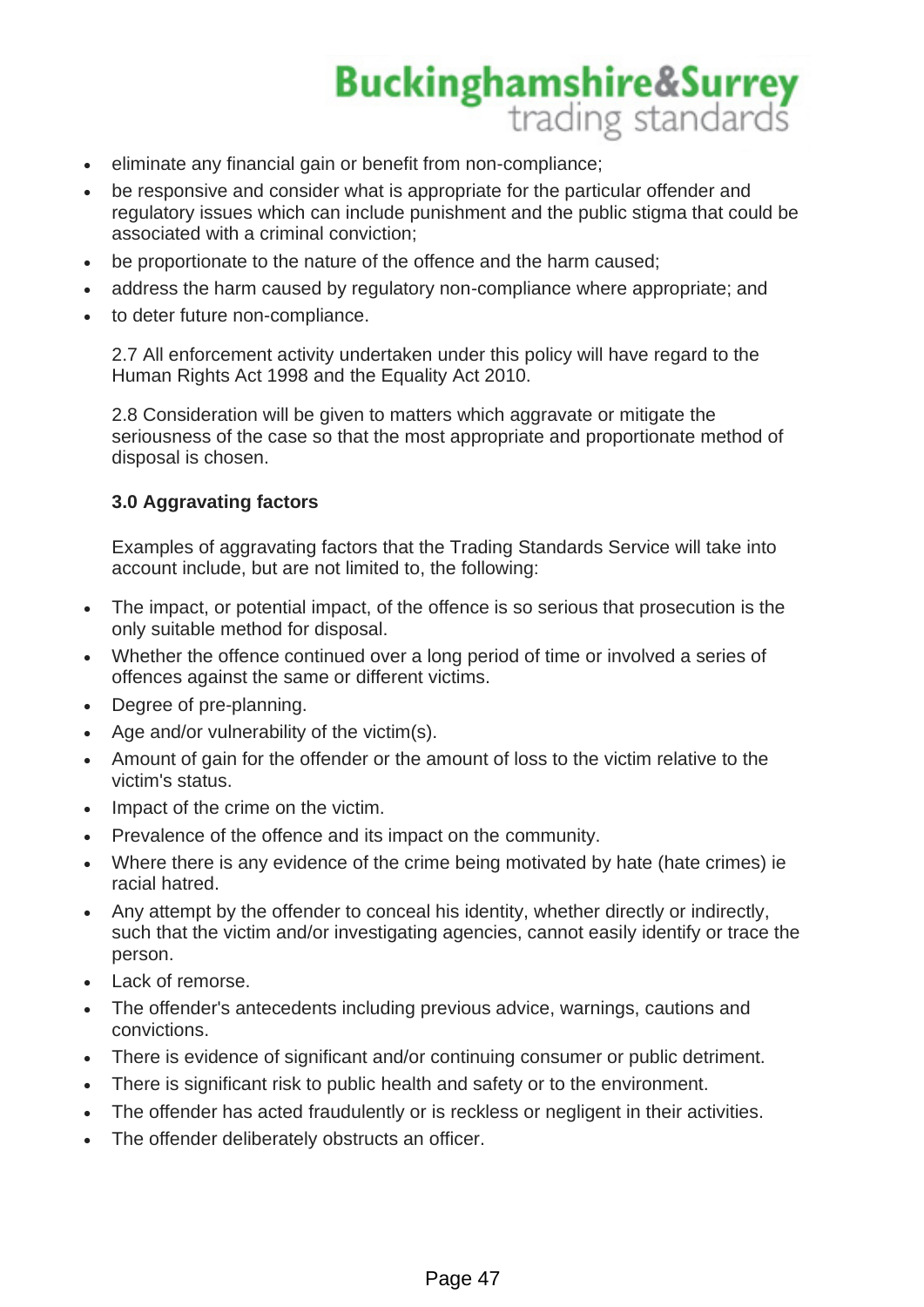

### **4.0 Mitigating factors**

Examples of mitigating factors the Trading Standards service will take into account include, but are not limited to, the following:

- Prompt acknowledgement of quilt.
- Making timely and appropriate compensation to the victim(s).
- Previous good character.
- Age of the defendant.
- Degree of culpability.
- Any other factor which, considered objectively in relation to the offence, tends to extenuate the gravity of the crime even though it does not provide a defence to it.

### **5.0 Forms of actions**

### **Prosecution**

5.1 The Trading Standards Service recognises that a prosecution has serious implications for all involved and have developed this policy so that we can make fair and consistent decisions in all cases. The decision on appropriate action will be taken by an officer delegated by the County Council to do so. The investigating officer will not be involved in the legal decision-making process.

5.2 We will have regard for this policy and the Code for Crown Prosecutors. Consideration will also be given to the Compliance Code made under the Legislative and Regulatory Reform Act 2006, in particular:

- whether there is sufficient evidence that a criminal offence has been committed; and
- whether there is a realistic prospect of conviction; and
- whether the prosecution is in the public interest.

5.3 In some cases, prosecutions may be taken concurrently with civil proceedings eg prosecution in the criminal court may be reinforced and supported by action in the civil courts under the provisions of the Enterprise Act 2002.

#### **Simple caution**

5.4 Where a prosecution could succeed and the offender admits their guilt, consideration will be given to dealing with the case by way of a caution when appropriate to do so.

### **Penalty notice for disorder**

5.5 A penalty notice for Disorder (PND) is a statutory disposal introduced by the Criminal Justice and Police Act 2001. A PND is a type of fixed penalty notice for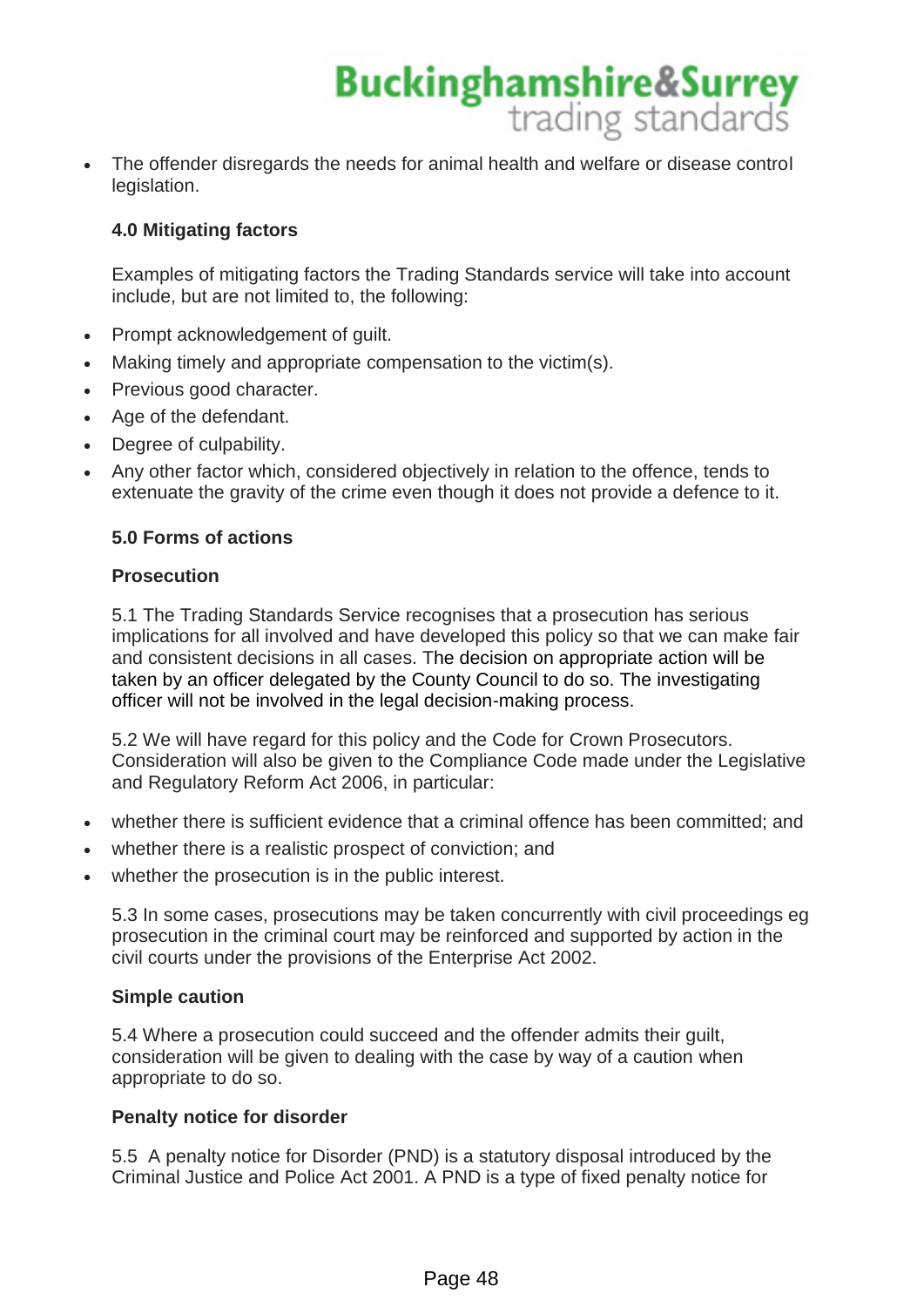specified low level offences e.g. sale of alcohol to a minor. There is no admission of guilt required to give a PND but there must be sufficient evidence to support a successful prosecution. Where the PND is paid in full that discharges any liability to be convicted of the penalty offence but the paying of the penalty is not an admission of guilt.

### **Issuing financial penalties and Fixed Penalty Notices**

5.6 When legislation allows, we, as the enforcement authority, can issue financial penalties or fixed penalty notices to offenders. An example of where legislation provides that the Trading Standards Service can issue a financial penalty is under The Tenant Fees Act 2019. The Trading Standards Service can issue a financial penalty up to £5,000 for a single breach of the legislation and up to £30,000 for subsequent breaches within a five-year period. The following statutory guidance and separate enforcement policy will be followed when the Trading Standards Service is considering issuing a financial penalty in this way:

[Tenant Fees Act 2019: Statutory Guidance for enforcement authorities](https://assets.publishing.service.gov.uk/government/uploads/system/uploads/attachment_data/file/922896/Tenancy_Fees_Act_-_Statutory_guidance_for_enforcement_authorities.pdf)

[LS1][Mandatory Client money protection for property agents –](https://assets.publishing.service.gov.uk/government/uploads/system/uploads/attachment_data/file/1030313/CMP_enforcement_guidance.pdf) enforcement guidance for [local authorities](https://assets.publishing.service.gov.uk/government/uploads/system/uploads/attachment_data/file/1030313/CMP_enforcement_guidance.pdf)

[LS2]Buckinghamshire and Surrey Trading Standards Enforcement Policy in relation to relevant Letting Agents Legislation [LS3]

Examples of where legislation provides that the Trading Standards Service can issue a financial penalty in the form of a fixed monetary penalty is provided for under various food legislation (e.g. The Calorie Labelling (Out of Home Sector)(England) Regulations 2021). The Trading Standards Service can issue a fixed monetary penalty of £2,5000 for breaches of this legislation. The following Government guidance and separate enforcement policy will be followed when the Trading Standards Service is considering issuing a fixed monetary penalty in this way:

[Calorie labelling in the out of home sector: implementation guidance](https://www.gov.uk/government/publications/calorie-labelling-in-the-out-of-home-sector/calorie-labelling-in-the-out-of-home-sector-implementation-guidance)

[LS4]Buckinghamshire and Surrey Trading Standards Enforcement Policy in relation to relevant Food legislation.  $\left| \right|$ <sub>LS51</sub>

### **Financial investigations under the Proceeds of Crime Act 2002**

5.7 The Trading Standards Service will consider and, if appropriate, utilise powers under the Proceeds of Crime Act 2002 (POCA), to ensure the recovery of criminal benefit or financial gain following conviction. Where investigations identify money laundering offences, we will consider prosecuting for those offences.

5.8 The Trading Standards Service will consider using restraint powers under POCA to prevent the dissipation of assets from satisfying a confiscation order and to compensate victim(s).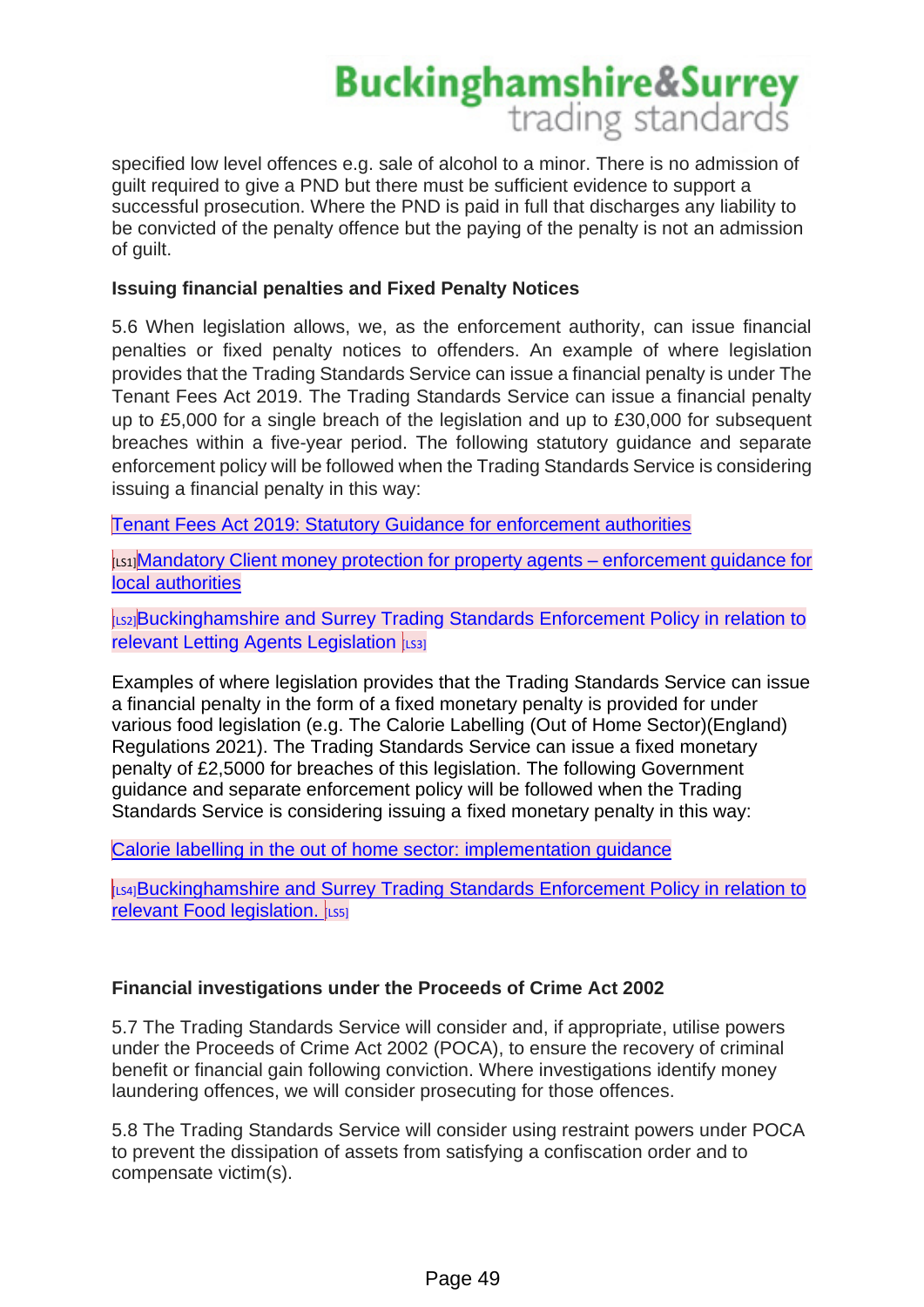## **Undertaking**

5.9 The Trading Standards Service takes a staged approach to civil redress.

5.10 Where the matters complained of are not so serious as to justify immediate civil or criminal proceedings and the offender is willing to enter into an undertaking within the meaning of the Enterprise Act 2002 not to do or continue to do the matters complained of, a formal undertaking may be sought from the offender in these terms. A breach of the undertaking will normally result in proceedings being issued.

### **Injunctive relief**

5.11 Where an individual or business operates in such a way that it harms consumers generally, application may be made to the civil courts for an injunction to stop the detrimental activities.

### **Written warnings**

5.12 Where consideration of the case and this enforcement policy suggests that future compliance can be achieved without resorting to legal proceedings The Trading Standards Service will consider issuing a written warning or specific instructions as appropriate.

### **Suspending goods from sale**

5.13 Where it is necessary to protect the public, unsafe goods will be suspended from sale using existing legislative powers.

### **Refusal, termination or variation of a licence/registration**

5.14 The refusal, termination or variation of a licence or registration will be considered where the conditions attached to a licence or registration have not been met.

### **Dealing with age restricted sales**

5.15 In the case of the illegal sale of alcohol and/or tobacco to a person aged under 18 years, consideration will be given to instituting a review of the premises licence.

5.16 In the case of persistent sales of alcohol and/or tobacco from a single premises (two sales within three months), consideration will be given to the issue of a closure notice.

5.17 In the case of persistent sales of alcohol and/or tobacco (two sales in two years), consideration will be given to either a restricted premises order and/or a restricted sale order.

5.18 In the case of the illegal sale of any age restricted products to persons under the legal age prescribed by the relevant legislation, the Trading Standards Service will take action in accordance with the options detailed above taking into account all necessary legislation.**6.0 National Enforcement**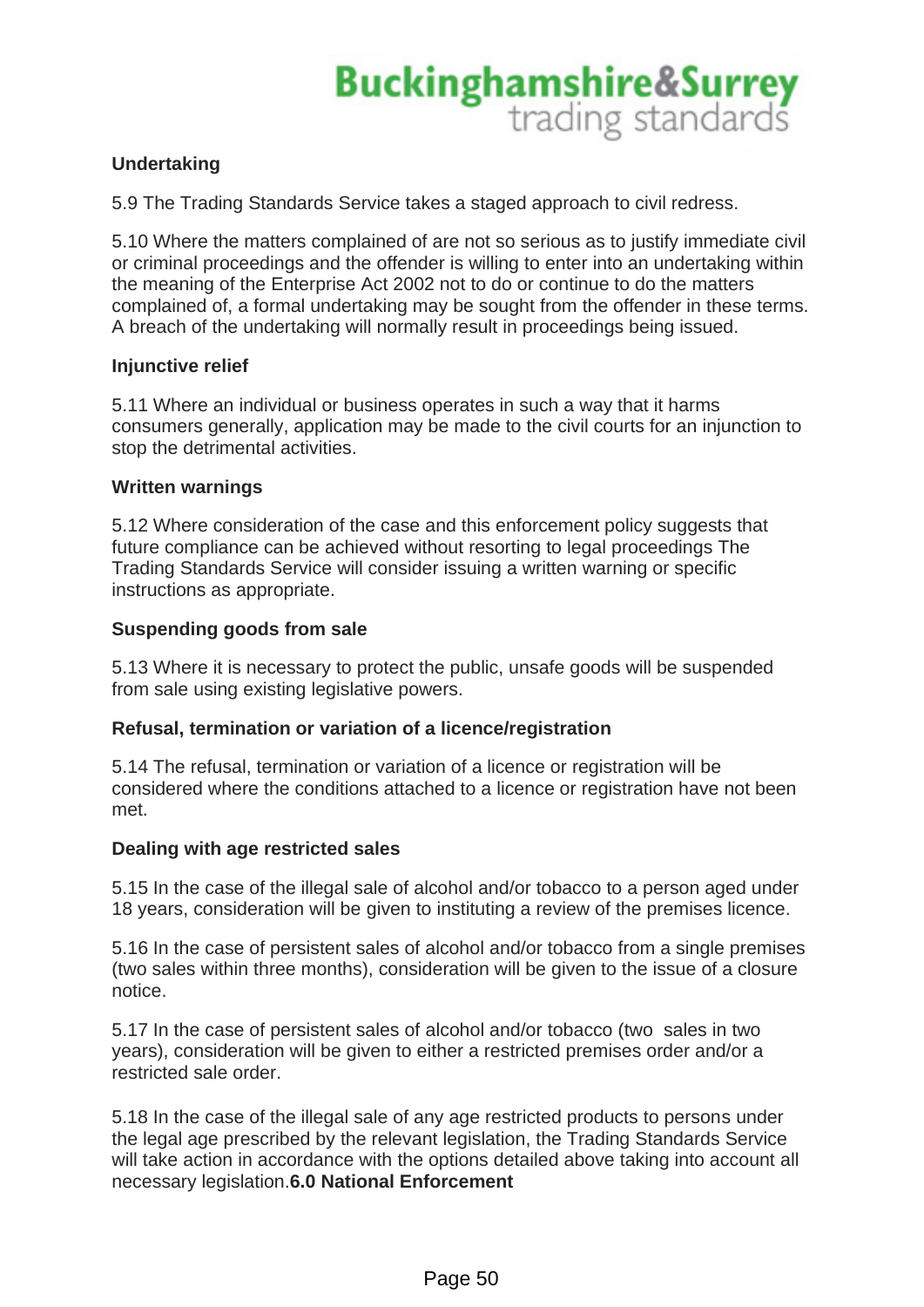6.1 The Trading Standards Service act as the prosecuting authority for investigations carried out by the Advertising Standards Authority (ASA) via commissioning from the NTS, covering England and Wales.

6.1.1 The role of ASA is to ensure responsible advertising. Where ASA is faced with advertisers who persistently break the **Advertising Codes**, it will refer these cases to the Trading Standards Service.

6.1.2 The Trading Standards Service uses its own legal powers to assess, investigate and take action (where appropriate) on any matters ASA refers to it, subject to the same best practice principles found in legislation and codes that are outlined within this Policy.

6.1.3 The purpose of the Trading Standards Service in undertaking this work is to ensure that breaches of the law are addressed and that the integrity of the ASA system is supported by taking appropriate formal action against those who do not comply via the self-regulatory means.

6.1.4 Referrals from ASA are limited to areas of the law covered by the NTS grant as outlined in the grant agreement.

6.2 The Trading Standards Service may make agreements with other Primary Authority businesses to act as the host and prosecuting authority for offences which impact on the economic prosperity and consumer confidence in that businesses brand.

6.2.1 The geographical coverage for each agreement may include provisions for England, Scotland and/or Wales.

6.2.2 Investigations initiated by referrals under any such agreements are subject to the same best practice principles found in legislation and codes that are outlined within this Enforcement Policy.

## **7.0 National Trading Standards Scams Team**

7.1 The National Trading Standards Scams Team covers the United Kingdom and is financed by Government grant via National Trading Standards.

7.2 The National Trading Standards Scams Team targets criminals involved with scams, mass marketing and consumer fraud and related crime. They investigate cases which have regional or national significance. In such cases the team will provide evidence to relevant local authorities, which may include Surrey County Council, or other enforcement bodies who will make a decision on how to proceed based on their own enforcement policies.